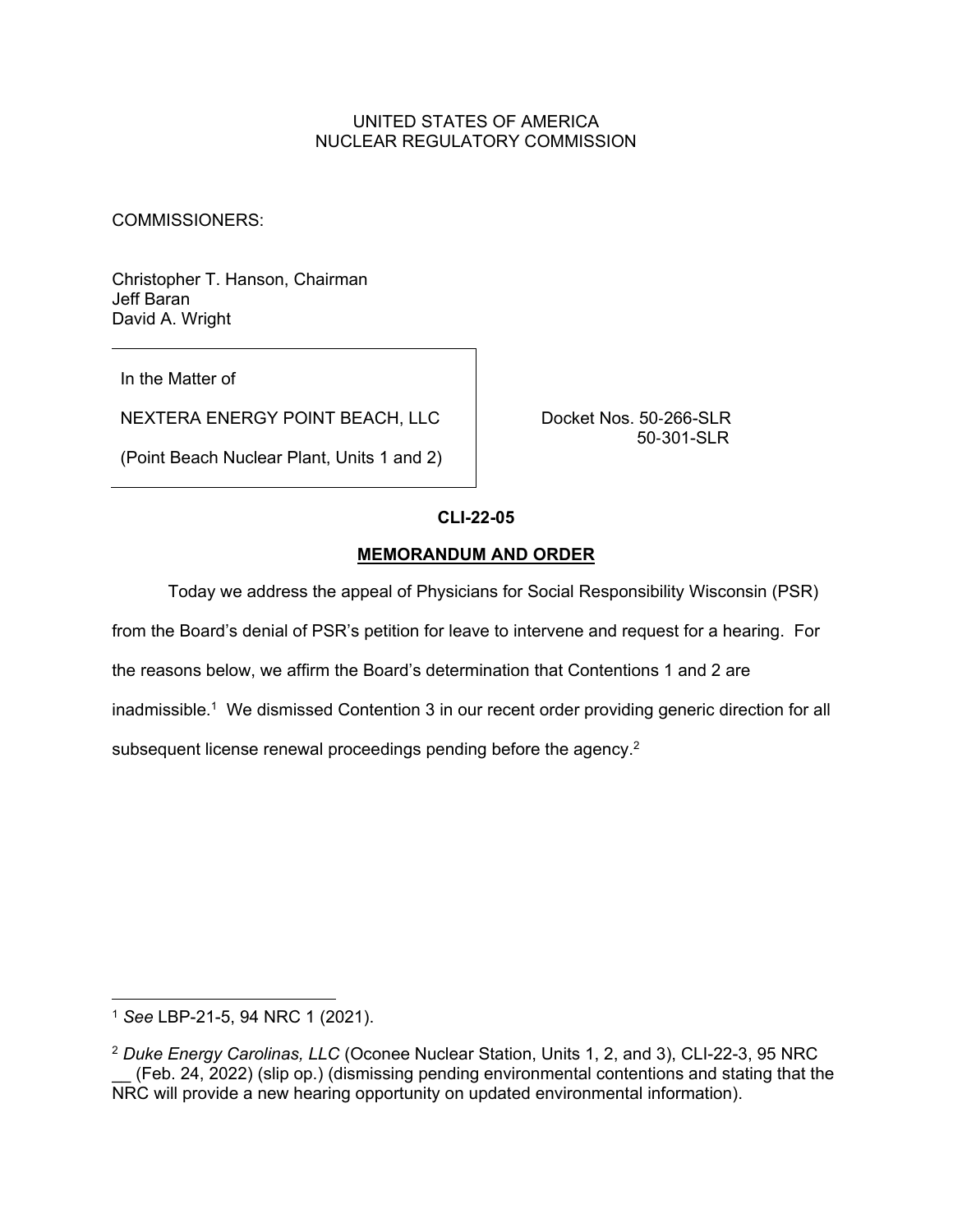# **I. BACKGROUND**

 On November 16, 2020, NextEra Energy Point Beach, LLC (NextEra) applied for a second (or subsequent) renewal of the operating licenses for the Point Beach Nuclear Plant for an additional twenty years.<sup>3</sup> The NRC published notice of the opportunity to petition for leave to intervene and request a hearing regarding NextEra's application.<sup>4</sup> PSR timely filed a petition and requested a hearing on four contentions.<sup>5</sup>

 The NRC staff and NextEra opposed PSR's petition on the grounds that none of the four contentions PSR submitted were admissible under our hearing standards. $6$  After oral argument, the Board agreed that PSR had not submitted an admissible contention and therefore denied

4 NextEra Energy Point Beach, LLC; Point Beach Nuclear Plant, Units 1 and 2, 86 Fed. Reg. 6,684 (Jan. 22, 2021).

<sup>&</sup>lt;sup>3</sup> The Point Beach license renewal application consists of a cover letter and five enclosures. *See* Letter from Michael Strope, NextEra, to NRC Document Control Desk (Nov. 16, 2020) (ADAMS accession no. ML20329A292 (package)). Enclosure 3 to the cover letter includes a publicly available version of the license renewal application and an environmental report. *See*  Point Beach Nuclear Plant Units 1 and 2 Subsequent License Renewal Application (Public Version) (ML20329A247) (Application); Appendix E Applicant's Environmental Report Subsequent Operating License Renewal Point Beach Nuclear Plant Units 1 and 2 (ML20329A248) (Environmental Report).

<sup>5</sup> *Petition of Physicians for Social Responsibility Wisconsin for Leave to Intervene in Point Beach Nuclear Plant, Units 1 and 2 Subsequent License Renewal Proceeding, and Requesting an Adjudicatory Hearing* (Mar. 23, 2021) (Petition). PSR later moved to amend the second of its four contentions. *See Physicians for Social Responsibility Wisconsin's Motion to Amend Contention 2 (Inadequately Tested Reactor Coolant Pressure Boundary)* (Apr. 26, 2021) (Motion to Amend). The Board found that PSR timely moved to amend its second contention based upon the availability of new and materially different information. *See* LBP-21-5, 94 NRC at 37-40. Neither the Staff nor NextEra have appealed the Board's ruling on this point, therefore, we consider Contention 2 as amended.

<sup>6</sup> *See NRC Staff's Answer Opposing Physicians for Social Responsibility Wisconsin's Petition to Intervene* (Apr. 19, 2021) (Staff Answer); *NextEra Energy Point Beach, LLC's Answer Opposing the Physicians for Social Responsibility Wisconsin's Petition for Leave to Intervene and Request for Hearing* (Apr. 19, 2021) (NextEra Answer).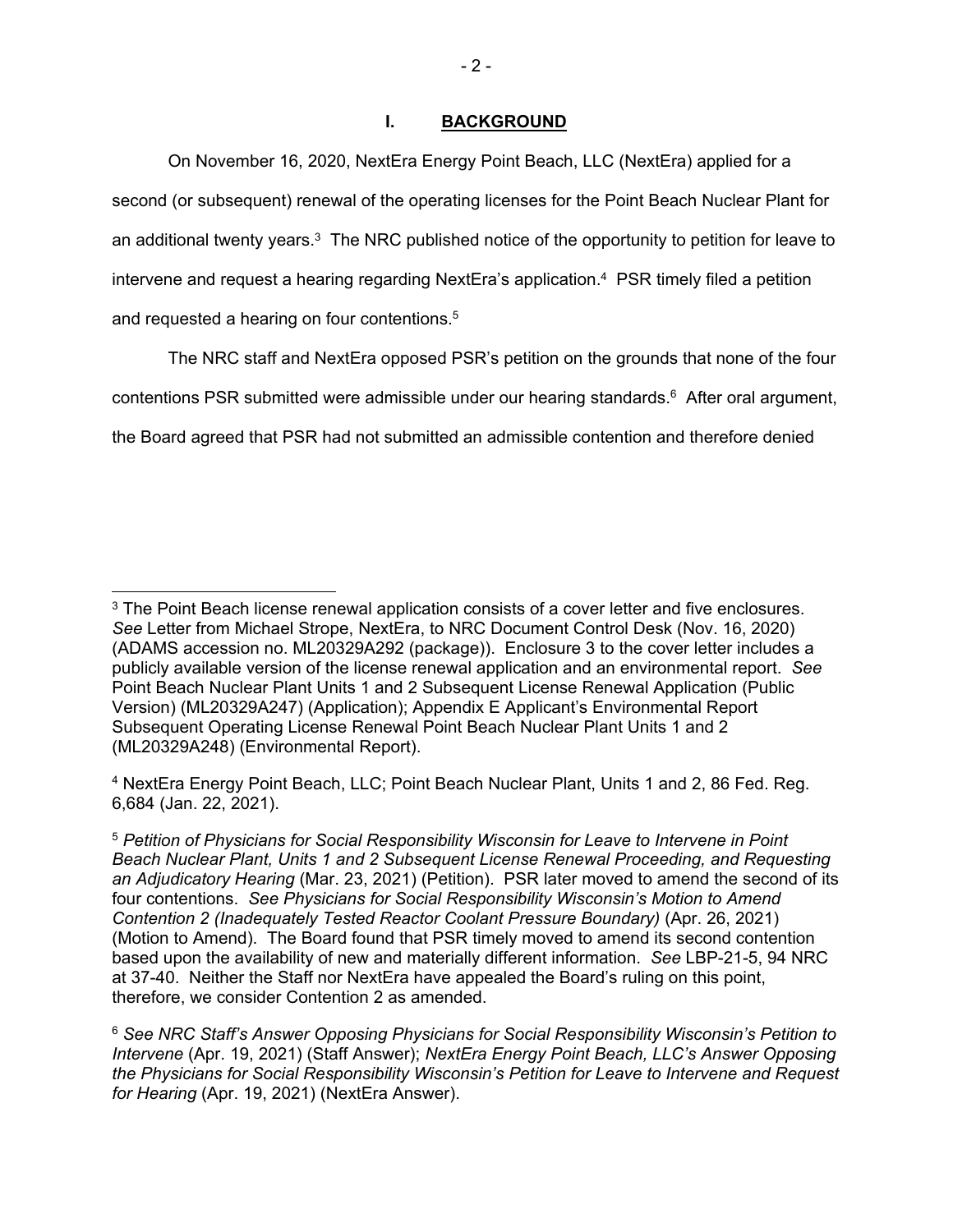PSR's hearing request.<sup>7</sup> PSR appealed the Board's denial of three of its four contentions.<sup>8</sup> The Staff and NextEra oppose PSR's appeal.9

 While PSR's appeal was pending, we issued a decision in a separate subsequent license renewal proceeding, *Turkey Point*. In *Turkey Point*, we found that 10 C.F.R. § 51.53(c)(3), which allows applicants for "initial" license renewal to rely on the Generic Environmental Impact Statement for License Renewal (GEIS) in their environmental reports, does not apply to applications for subsequent license renewal.<sup>10</sup> We further found that the GEIS itself does not describe the environmental impacts of operation during the period of subsequent license renewal. In a separate but related order, we therefore directed that the Staff revise the GEIS.11 We also dismissed environmental contentions and motions pending in subsequent license renewal cases that challenged the contents of the GEIS or site-specific environmental impact statement and provided that the public would have an opportunity to file contentions based on new information in the revised site-specific environmental impact statements.12

<sup>7</sup> *See* LBP-21-5, 94 NRC at 16-18.

 $12$  *Id.* 

<sup>8</sup> PSR did not appeal the Board's denial of Contention 4. *See Notice of Appeal of LBP*-*21*-*05 by Petitioner Physicians for Social Responsibility Wisconsin and Brief in Support of Appeal (Refiled)* (Aug. 20, 2021), at 26 (Appeal).

<sup>9</sup> *See NRC Staff's Brief in Opposition to Physicians for Social Responsibility Wisconsin's Appeal of LBP*-*21*-*5 (Corrected)* (Sept. 14, 2021); *NextEra Energy Point Beach, LLC's Brief in Opposition to Physicians for Social Responsibility Wisconsin's Appeal of LBP*-*21*-*05* (Sept. 14, 2021) (NextEra Answer to Appeal).

<sup>10</sup> *Florida Power & Light Co.* (Turkey Point Nuclear Generating Units 3 and 4), CLI-22-2, 95 NRC \_\_ (Feb. 24, 2022) (slip op.).

<sup>11</sup> *Oconee*, CLI-22-3, 95 NRC at \_\_ (slip op. at 2-3) (citing Staff Requirements—SECY-21- 0066—Rulemaking Plan for Renewing Nuclear Power Plant Operating Licenses – Environmental Review (RIN 3150-AK32; NRC-2018-0296) (Feb. 24, 2022) (ML22053A308)).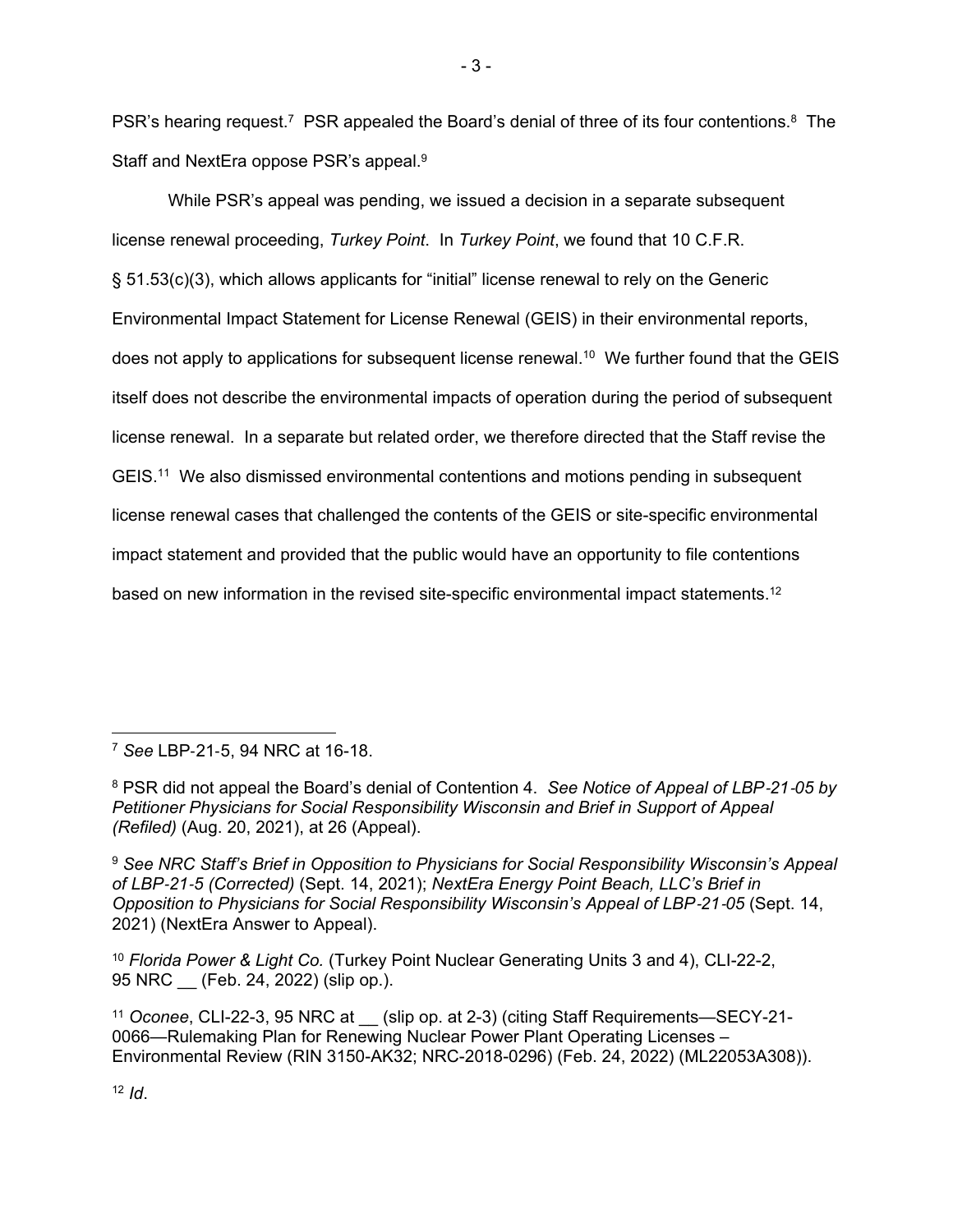#### **II. DISCUSSION**

### **A. Legal Standards**

 Our regulations allow a petitioner whose hearing request has been wholly denied to appeal as of right.13 Unless an appeal demonstrates an error of law or abuse of discretion, we will not disturb a licensing board's ruling on threshold decisions such as whether to grant a hearing request.<sup>14</sup>

## *1. Standards Governing Hearing Requests*

 To be granted a hearing, a petitioner must demonstrate standing and propose at least one admissible contention.<sup>15</sup> A contention is admissible if it meets the standards in 10 C.F.R. § 2.309(f)(1). These standards require that a contention state a genuine dispute with the application that is supported by specific facts or expert opinion.<sup>16</sup> The dispute raised must also be material to the findings the NRC must make regarding the underlying licensing action.<sup>17</sup> A contention that challenges or seeks to impose requirements stricter than an agency regulation is inadmissible unless the Commission grants a waiver of that regulation.<sup>18</sup>

#### *2. Standards Governing Subsequent License Renewal*

 The NRC's review of a license renewal application (including subsequent license renewal) consists of a safety review and an environmental review. The NRC's safety review is focused on the applicant's programs for managing the effects of aging during the period of

<sup>17</sup> *Id.* § 2.309(f)(1)(iv).

<sup>18</sup> *See id.* §§ 2.309(f)(iii), 2.335(a), (b).

 $-4 -$ 

<sup>13 10</sup> C.F.R. § 2.311(c).

<sup>14</sup> *See, e.g.*, *Pacific Gas and Electric Co.* (Diablo Canyon Nuclear Power Plant, Units 1 and 2), CLI-15-21, 82 NRC 295, 301 (2015).

 $15$  10 C.F.R. § 2.309(d)(1), (f)(1).

<sup>16</sup> *Id.* § 2.309(f)(1)(v)-(vi).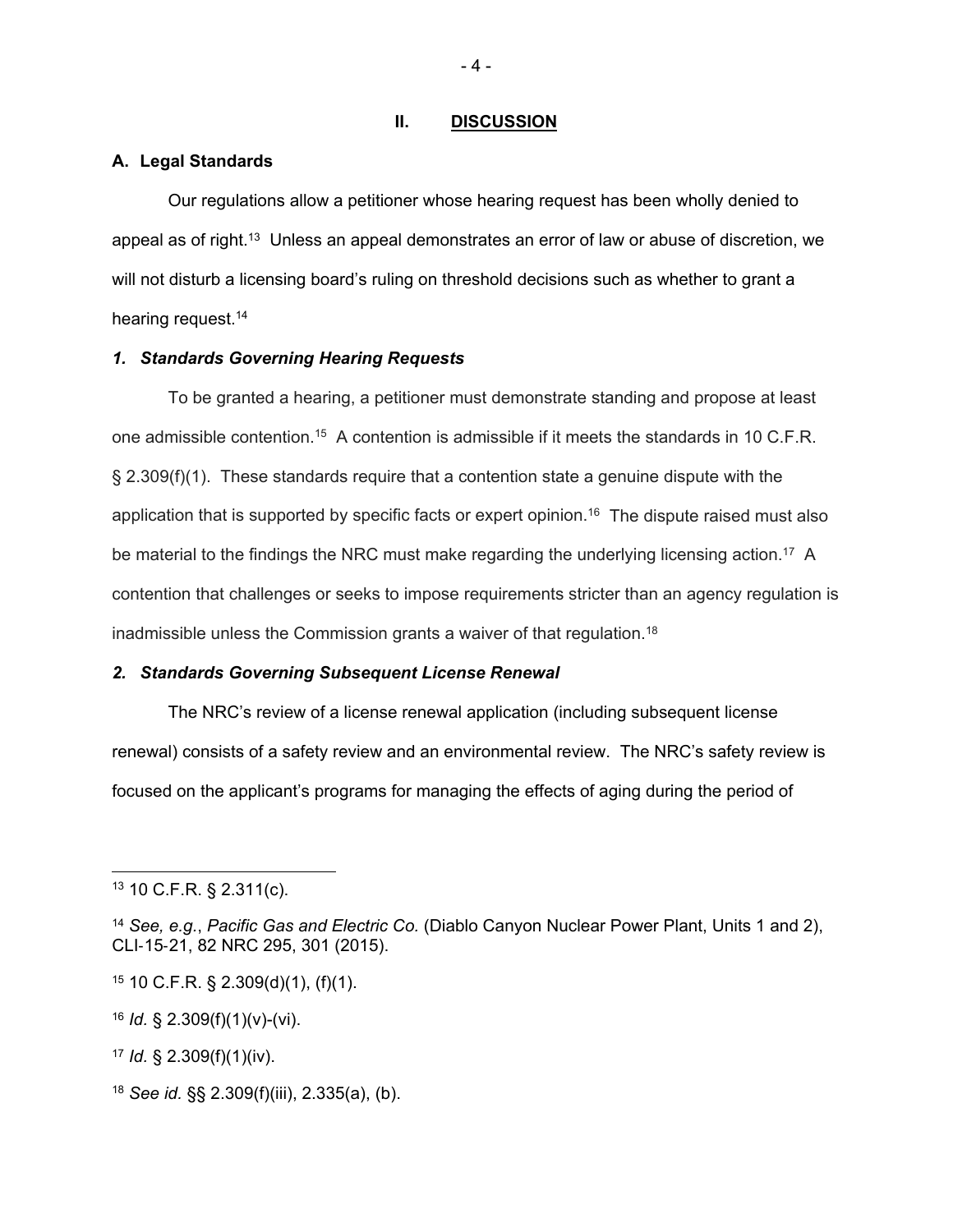extended operation for specified plant structures, systems, and components that the current licensing basis of the plant may not be sufficient to address.19 This includes a review of programs to manage the effects of aging on long-lived, passive structures and components.20 For those structures and components, a license renewal applicant must demonstrate that the effects of aging will be adequately managed so that the intended functions will be maintained for the period of extended operation.<sup>21</sup>

 The NRC's safety review of a license renewal application does not entail a full reassessment of safety issues previously addressed in the licensing of a plant, nor is it designed to review current operations; rather, it "focuses on those potential detrimental effects of aging that are not routinely addressed by ongoing regulatory oversight programs" and the applicant's plans for managing those effects during the period of extended operation.22 Ongoing operational issues are not reviewed because such issues are "effectively addressed . . . by ongoing agency oversight, review, and enforcement."23

 The NRC's environmental review is based in part on the license renewal applicant's environmental report. The environmental report must describe the impacts of the proposed action on the environment and discuss potential alternatives to the proposed action sufficient to

<sup>23</sup> *Id.* at 9.

<sup>19</sup> *See* Nuclear Power Plant License Renewal; Revisions; Final Rule, 60 Fed. Reg. 22,461, 22,469 (May 8, 1995).

<sup>20</sup> *See Entergy Nuclear Generation Co. and Entergy Nuclear Operations, Inc.* (Pilgrim Nuclear Power Station), CLI-10-14, 71 NRC 449, 456 (2010) (citing 10 C.F.R. § 54.21(a)(1)-(2)).

<sup>21</sup> *See id.*; 10 C.F.R. § 54.21(a)(3).

<sup>22</sup> *Florida Power & Light Co.* (Turkey Point Nuclear Generating Plant, Units 3 and 4), CLI-01-17, 54 NRC 3, 7 (2001).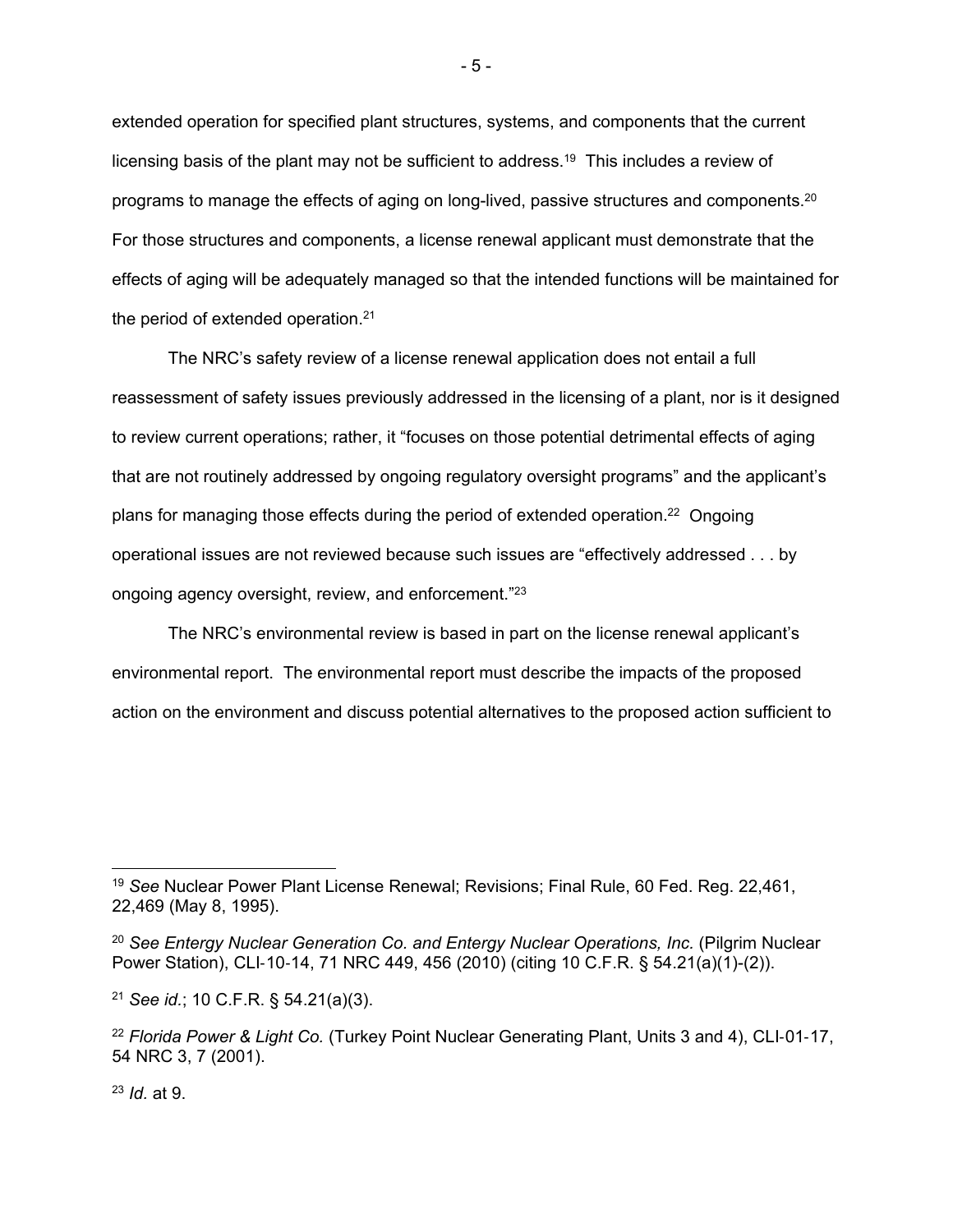enable the NRC to meet its statutory obligations under the National Environmental Policy Act (NEPA).24

#### **B. Analysis**

 PSR claims that the Board erred in finding three of PSR's contentions inadmissible. Briefly summarized, these contentions are: 1) NextEra's environmental report is inadequate because it does not evaluate the alternative of replacing the once-through cooling system at Point Beach with cooling towers "as a means of reducing aquatic biota and migratory bird impingement, entrainment, and damage from thermal pollution;"<sup>25</sup> 2) NextEra's use of calculations rather than metallurgical testing of physical samples (called capsules or coupons) to monitor embrittlement of the reactor pressure vessel during the period of extended operation is inadequate to protect against vessel rupture due to pressurized thermal shock; $^{26}$  and 3) NextEra's environmental report does not adequately evaluate distributed solar generation coupled with battery storage as a reasonable alternative to license renewal.<sup>27</sup> As explained below, we affirm the Board's determination that the first two contentions are inadmissible and dismissed the third contention in CLI-22-3.

### *1. Contention 1: Environmental Analysis of Cooling Towers*

 In Contention 1, PSR asserts that NextEra's environmental report is deficient because it does not consider replacement of the once-through cooling system at Point Beach with cooling towers as a means of mitigating environmental impacts.<sup>28</sup> PSR claims that consideration of

- 6 -

<sup>24</sup> *See* 10 C.F.R. §§ 51.45, 51.53(c), 54.23; National Environmental Policy Act of 1969 § 102, 42 U.S.C. § 4332.

<sup>25</sup> Appeal at 4.

<sup>26</sup> *Id.* at 11-15.

<sup>27</sup> *Id.* at 20-21.

<sup>28</sup> *See* Petition at 17-18. A once-through cooling system draws water from a river, lake, or other large water body through intake structures designed to screen out aquatic biota. The water is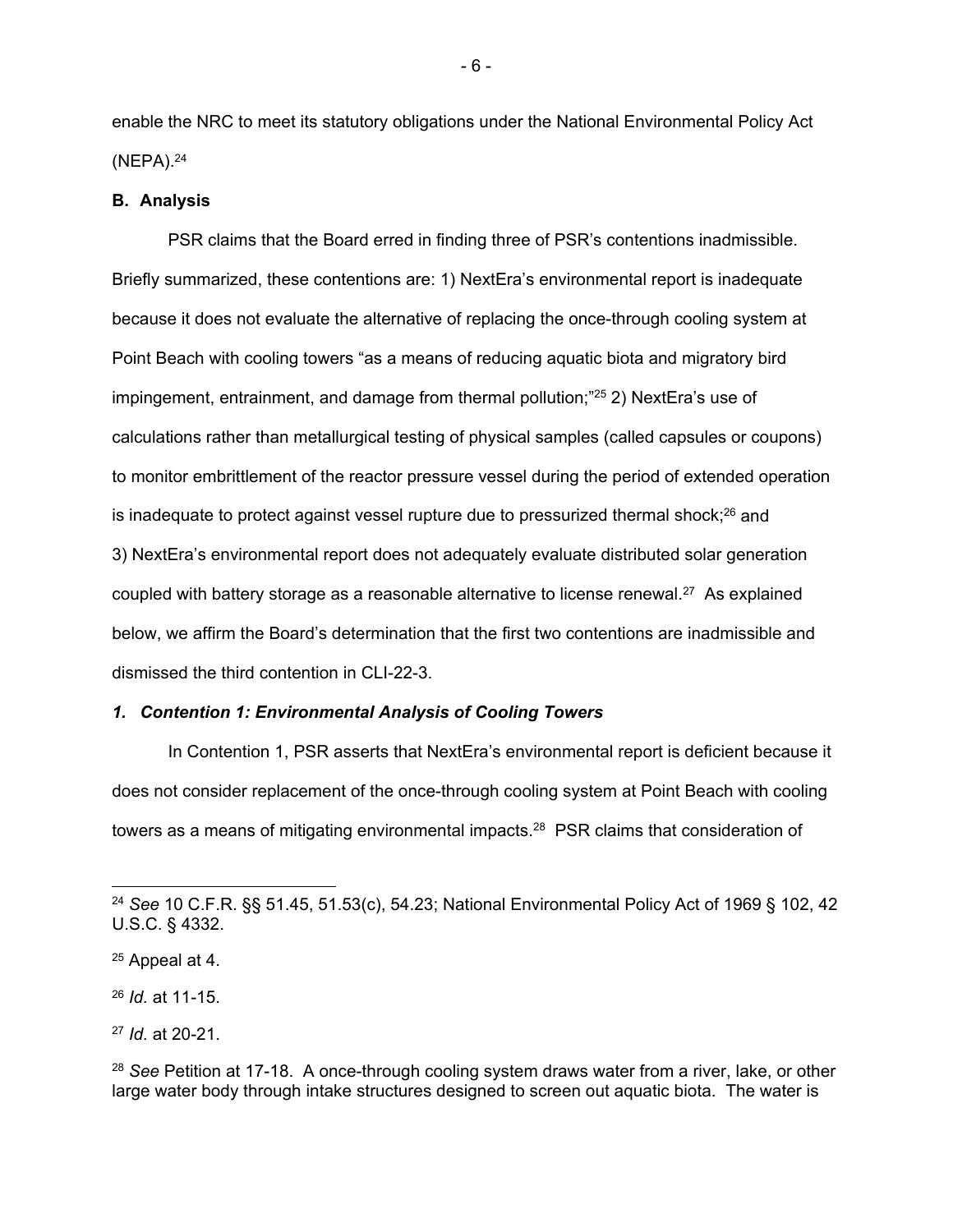cooling towers is necessary because the once-through cooling system has "recurring effects of killing aquatic organisms and occasional birds" that could be mitigated by the installation of cooling towers.29

 The Board found Contention 1 inadmissible because NextEra provided evidence that the once-through cooling system at Point Beach has been properly permitted under the Federal Water Pollution Control Act (also known as the Clean Water Act) in lieu of an environmental analysis of the cooling system's thermal, impingement, and entrainment impacts.<sup>30</sup> Citing our decision in *Vermont Yankee*, which addressed the NRC's duty to conduct an environmental review of cooling water systems in light of the statutory scheme imposed by the Clean Water Act, the Board found that a license renewal applicant with a permitted once-through cooling system is not required to further evaluate the environmental impacts of that system or potential alternatives.<sup>31</sup> This evaluation is not required because the Clean Water Act deprives the NRC of authority to "consider alternative cooling systems as that would improperly 'second-guess[]' the cooling system approved by the permitting agency."<sup>32</sup> The Board further found that NextEra had provided current determinations by the Wisconsin Department of Natural Resources (WDNR)—the Clean Water Act permitting authority in this case—that the once-through cooling system in use at Point Beach "represents interim [best technology available] for minimizing

- 7 -

then used to cool reactor systems before being discharged back to the water body, typically at an elevated temperature. By contrast, mechanical draft cooling towers are typically part of a closed cooling system that does not draw from large bodies of water and instead relies on evaporation to remove heat.

<sup>29</sup> *Id.* at 20.

 $30$  LBP-21-5, 94 NRC at 31-32 (citing Federal Water Pollution Control Act § 316(a), (b); 33 U.S.C. § 1326(a), (b)).

<sup>31</sup> *Id.* at 31-33 (quoting *Entergy Nuclear Vermont Yankee, LLC, and Entergy Nuclear Operations, Inc.* (Vermont Yankee Nuclear Power Station), CLI-07-16, 65 NRC 371, 377 (2007)).

<sup>32</sup> *Id.* at 31.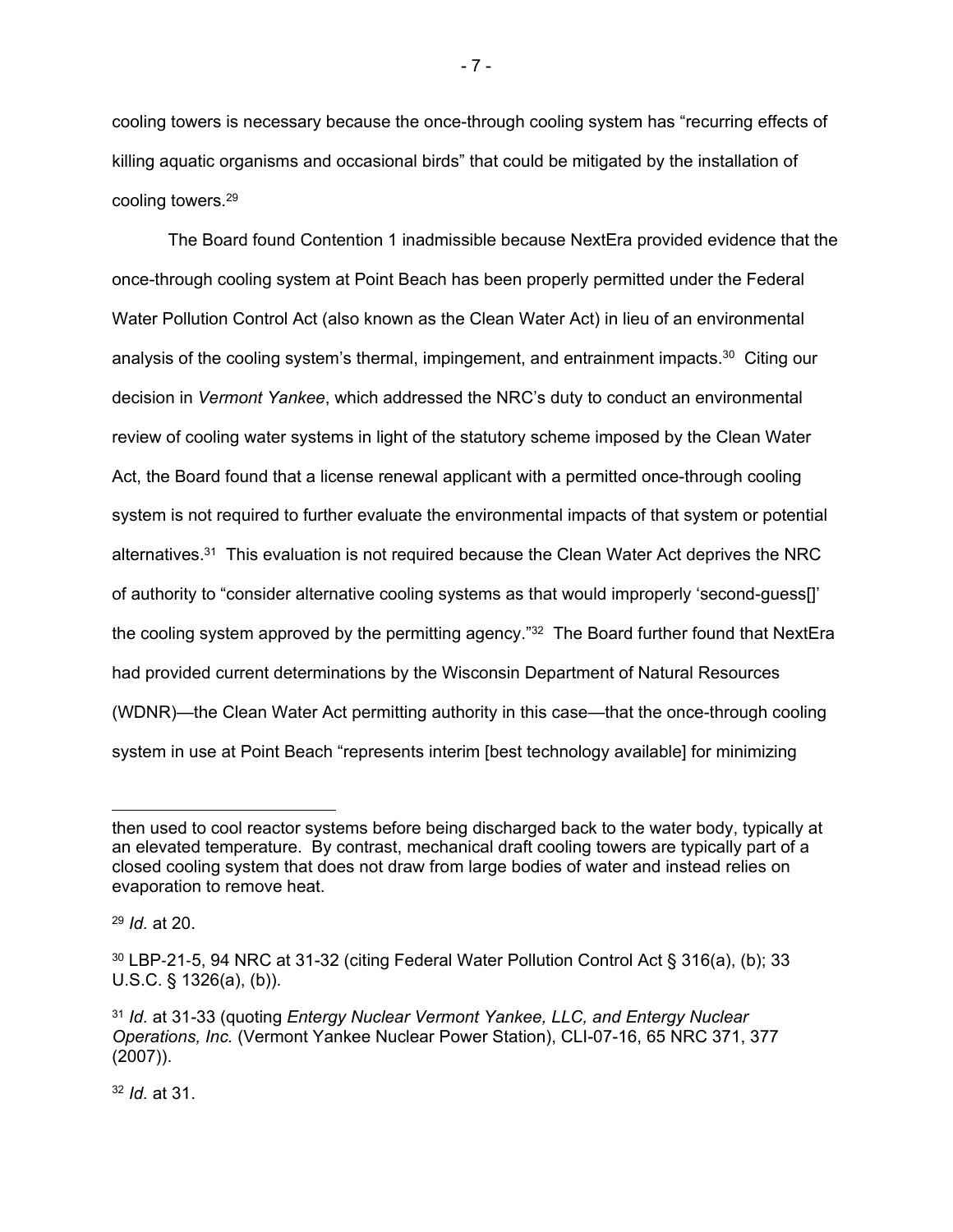adverse environmental impact" and that the maximum heat load to be discharged by Point Beach using its once-through cooling system "is protective of the balanced, indigenous community of shellfish, fish and wildlife in and on Lake Michigan."33 Therefore, given WDNR's determination that the once-through cooling system at Point Beach is permissible and the Commission's decision in *Vermont Yankee*, the Board concluded that "further assessment of entrainment, impingement, or thermal impacts is not required."34

 On appeal, PSR does not argue that we overturn *Vermont Yankee* or suggest that the NRC has authority to require a modification of the permitted once-through cooling system based upon an environmental analysis of cooling tower impacts. Rather, PSR argues that the NRC has an independent duty under NEPA "to lay all facts about adverse environmental effects out for the public to understand."<sup>35</sup> PSR argues that the Board should have recognized this duty and admitted Contention 1 to require that NextEra provide a public analysis of cooling tower impacts, which in turn might move Wisconsin to "formally act within the State process" for issuing permits under the Clean Water Act "such that modern cooling tower technology would be installed at Point Beach."36 PSR argues that because the State could consider an analysis of cooling tower impacts as "the basis for modifying its [Clean Water Act] responsibilities, in light of NEPA's goals and policies," Contention 1 must be admitted.<sup>37</sup>

 We are unpersuaded by PSR's argument. As we explained in *Vermont Yankee*, the NRC's environmental review "rests on the presumption that we need not—indeed *cannot*—

<sup>34</sup> *Id.*

<sup>36</sup> *Id.* at 10.

<sup>37</sup> *Id.* at 10-11.

- 8 -

<sup>33</sup> *Id.* at 32 (quoting Environmental Report, Attach. B, WPDES Permit No. WI-0000957-080-0 § 1.3 (July 2016); Environmental Report, Attach. B, Letter from Amanda Minks, WDNR, to Steve Jaeger, WDNR (Aug. 29, 2012), at 3).

<sup>35</sup> Appeal at 9.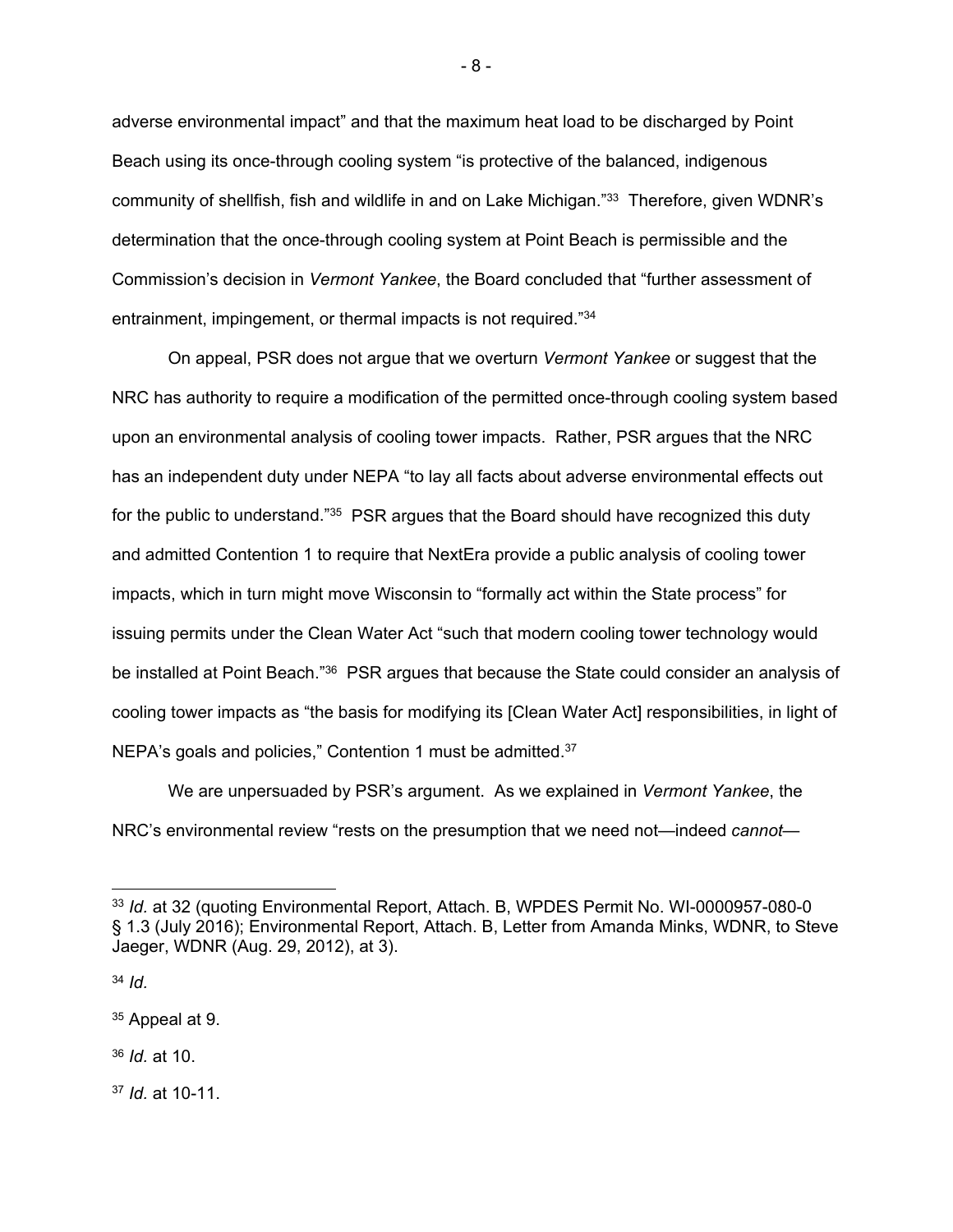review and judge environmental permits issued under the Clean Water Act by the [Environmental Protection Agency] or an authorized state agency."38 Accordingly, the permitting agency "determines what cooling system a nuclear power facility may use and NRC factors the impacts resulting from use of that system into the NEPA cost-benefit analysis."39 Under this statutory scheme, the NRC's decision whether to renew the Point Beach licenses does not require an environmental analysis of cooling towers as an alternative.

 PSR's argument that NEPA imposes a duty "to lay all facts about adverse environmental effects out for the public to understand" even though the NRC lacks authority to require an alternative to the permitted once-through cooling system is also unavailing.<sup>40</sup> Under NEPA, "[a]n agency has no obligation to gather or consider environmental information if it has no statutory authority to act on that information."41 As we explained in *Vermont Yankee*, the NRC has no statutory authority to review limitations or other requirements established by WDNR under the Clean Water Act and must accept at face value its determination that the once-through cooling system at Point Beach is sufficiently protective of the environment.<sup>42</sup> Clear statutory language provides that nothing in NEPA shall be deemed to authorize any agency to impose, as a condition precedent to the issuance of any license or permit, any effluent limitation other than any such limitation established pursuant to the Clean Water Act.<sup>43</sup> Efforts to seek and analyze more information on potential impacts from alternate cooling water

<sup>43</sup> *See* Federal Water Pollution Control Act § 511(c)(2)(B); 33 U.S.C. § 1371(c)(2)(B).

- 9 -

<sup>38</sup> *Vermont Yankee*, CLI-07-16, 65 NRC at 387 n.77.

<sup>39</sup> *Id.* at 389 (quoting *Public Service Co. of New Hampshire* (Seabrook Station, Units 1 and 2), CLI-78-1, 7 NRC 1, 26-27 (1978)).

<sup>40</sup> Appeal at 9-10.

<sup>41</sup> *Sierra Club v. FERC (Sabal Trail)*, 867 F.3d 1357, 1371-73 (D.C. Cir. 2017) (citing *Department of Transportation v. Public Citizen*, 541 U.S. 752, 767-68 (2004)).

<sup>42</sup> *See Vermont Yankee*, CLI-07-16, 65 NRC at 376-77, 385-89.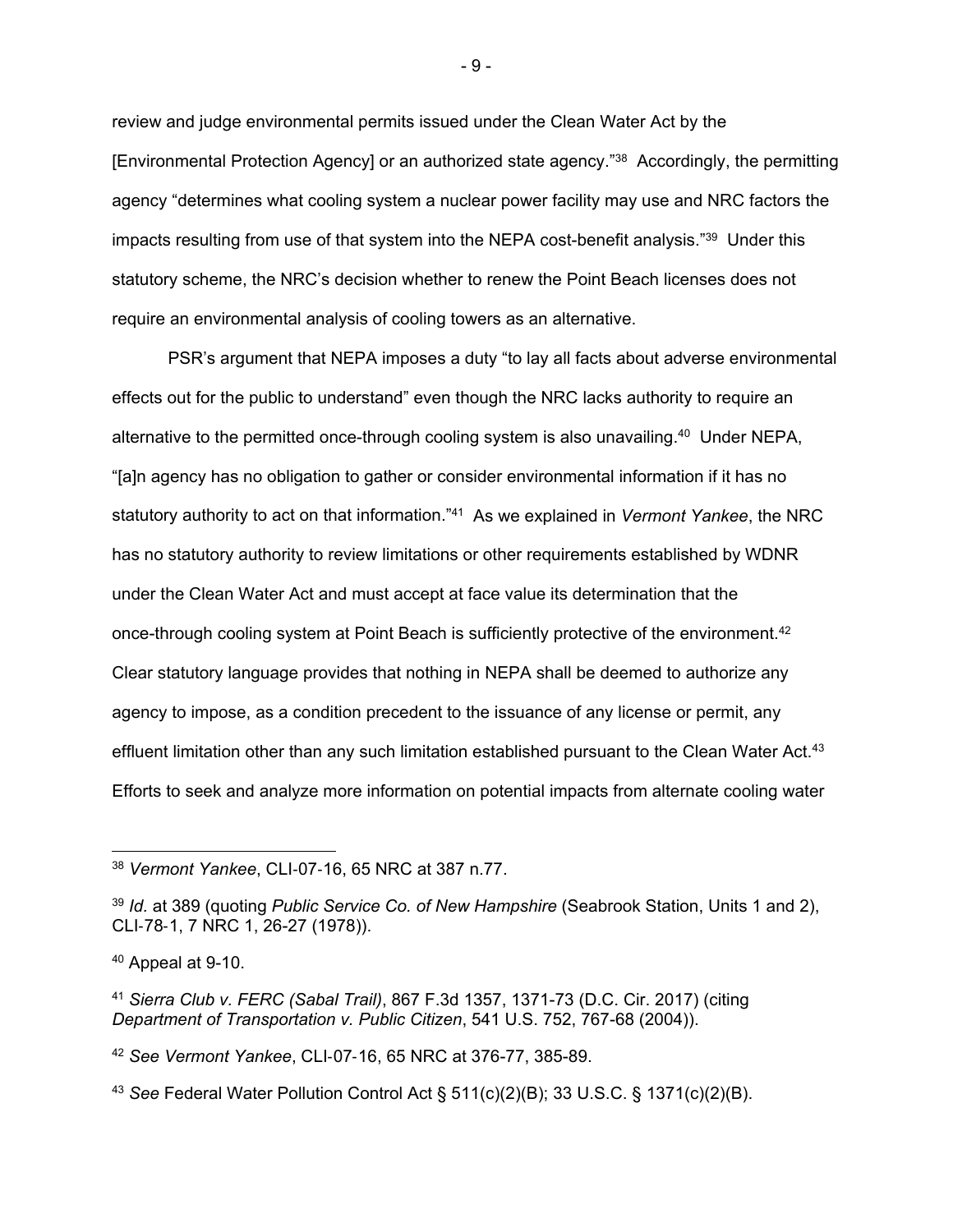systems, which the NRC has no authority to consider, would run counter to this direction.<sup>44</sup> Here, the NRC complies with NEPA by disclosing the impacts of the once-through cooling system as approved by WDNR.

 The Board also noted that PSR did not seek a waiver of 10 C.F.R. § 51.53(c)(3)(ii)(B), which explicitly allows applicants for an initial license renewal to rely on their Clean Water Act certifications in lieu of an environmental analysis of system alternatives for the once-through cooling system.45 Although our recent decision in *Turkey Point* found that the provisions of 10 C.F.R. § 51.53(c)(3) do not apply to applications for subsequent license renewal, this finding does not undermine the Board's conclusion that Contention 1 is inadmissible. Contention 1 is inadmissible due to a statutory limitation on our authority to regulate cooling systems that have been properly permitted under the Clean Water Act. This statutory limitation, currently reflected in 10 C.F.R. § 51.53(c)(3)(ii)(B), remains unchanged by our recent decision in *Turkey Point* and applies in this proceeding, even though 10 C.F.R. § 51.53(c)(3)(ii)(B) does not. Accordingly, we affirm the Board's dismissal of Contention 1.

#### *2. Contention 2: Reactor Pressure Vessel Materials Testing*

 PSR asserts in Contention 2, as amended, that Point Beach's "continued operation violates 10 C.F.R. Part 50, Appendix A, Criterion 14 because the reactor coolant pressure boundary has not been tested so as to have an extremely low probability of abnormal leakage, of rapidly propagating failure, and of gross rupture, and the aging management plan does not provide the requisite reasonable assurance."46 PSR claims that NRC and Point Beach have historically relied too much on "error-prone analytical calculations" rather than metallurgical

<sup>44</sup> *See Vermont Yankee,* CLI-07-16, 65 NRC at 387 n.77 (citing *Public Citizen*, 541 U.S. at 754); *see also* Federal Water Pollution Control Act § 511(c)(2)(B); 33 U.S.C. § 1371(c)(2)(B).

<sup>45</sup> *See* LBP-21-5, 94 NRC at 31 n.111; 10 C.F.R. §§ 2.309(f)(iii), 2.335(a), (b), 51.53(c)(3)(ii)(B). <sup>46</sup> *See* Petition at 31; Motion to Amend at 7.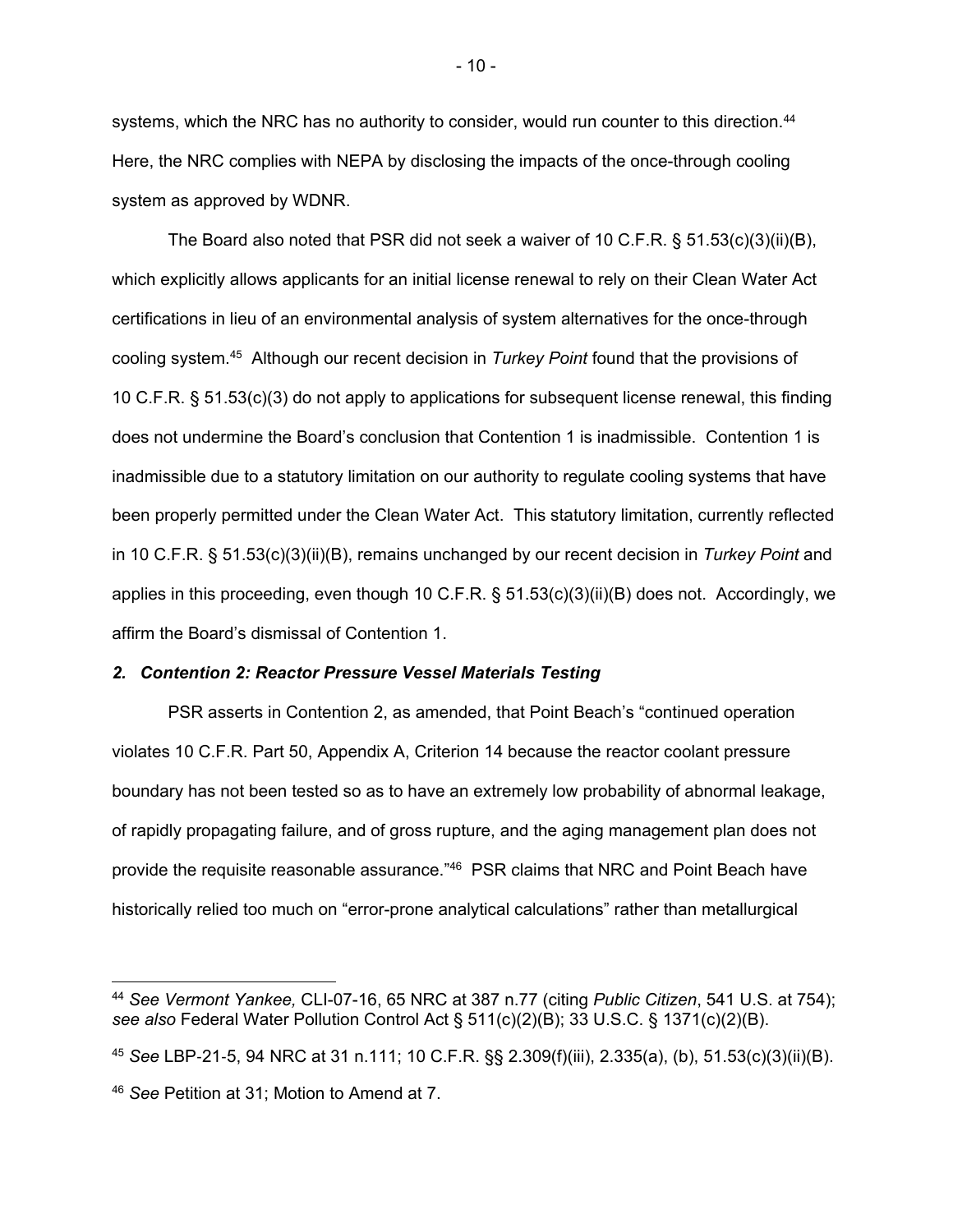testing to evaluate the integrity of the reactor pressure vessel and that not enough metallurgical samples (known as capsules or coupons) remain in the reactor vessel to adequately test its embrittlement over the period of extended operation.<sup>47</sup> PSR also asserts that continued reliance on calculations during the period of extended operation would be inadequate to protect against the risk of vessel rupture due to pressurized thermal shock because, according to a letter from the Electric Power Research Institute (EPRI), computer software for predicting embrittlement in boiling water reactors is "nonconservative."<sup>48</sup> Therefore, PSR claims that reactor pressure vessel embrittlement—an aging-related issue—is not "adequately dealt with by regulatory processes" and warrants denial of NextEra's application.49

 The Board found Contention 2 inadmissible because it did not raise a genuine dispute with the application.<sup>50</sup> The Board found that NextEra's application set forth multiple aging analyses and management plans regarding reactor pressure vessel embrittlement, including a plan for capsule testing.51 The Board found that these plans provide for testing a capsule containing weld materials representative of Point Beach Units 1 and 2, that this capsule will have been subjected to neutron fluence that "will bound the projected fluence at the end of the [license renewal] operating term," and that NextEra plans to use methodologies that comply with NRC regulations.<sup>52</sup> Further, NextEra plans to "monitor irradiation embrittlement to neutron fluences greater than the projected neutron fluence at the end of the [subsequent period of operation]" using supplemental data from other Babcock & Wilcox reactors as part of its Reactor

50 LBP-21-5, 94 NRC at 42-45.

<sup>52</sup> *Id.* at 42-43 (citing Application, app. A, at B-150).

- 11 -

<sup>47</sup> *See* Petition at 35-37.

<sup>48</sup> Motion to Amend at 3-6.

<sup>49</sup> Petition at 38-39.

<sup>51</sup> *Id.* at 42 (citing Application, app. A, at A-25).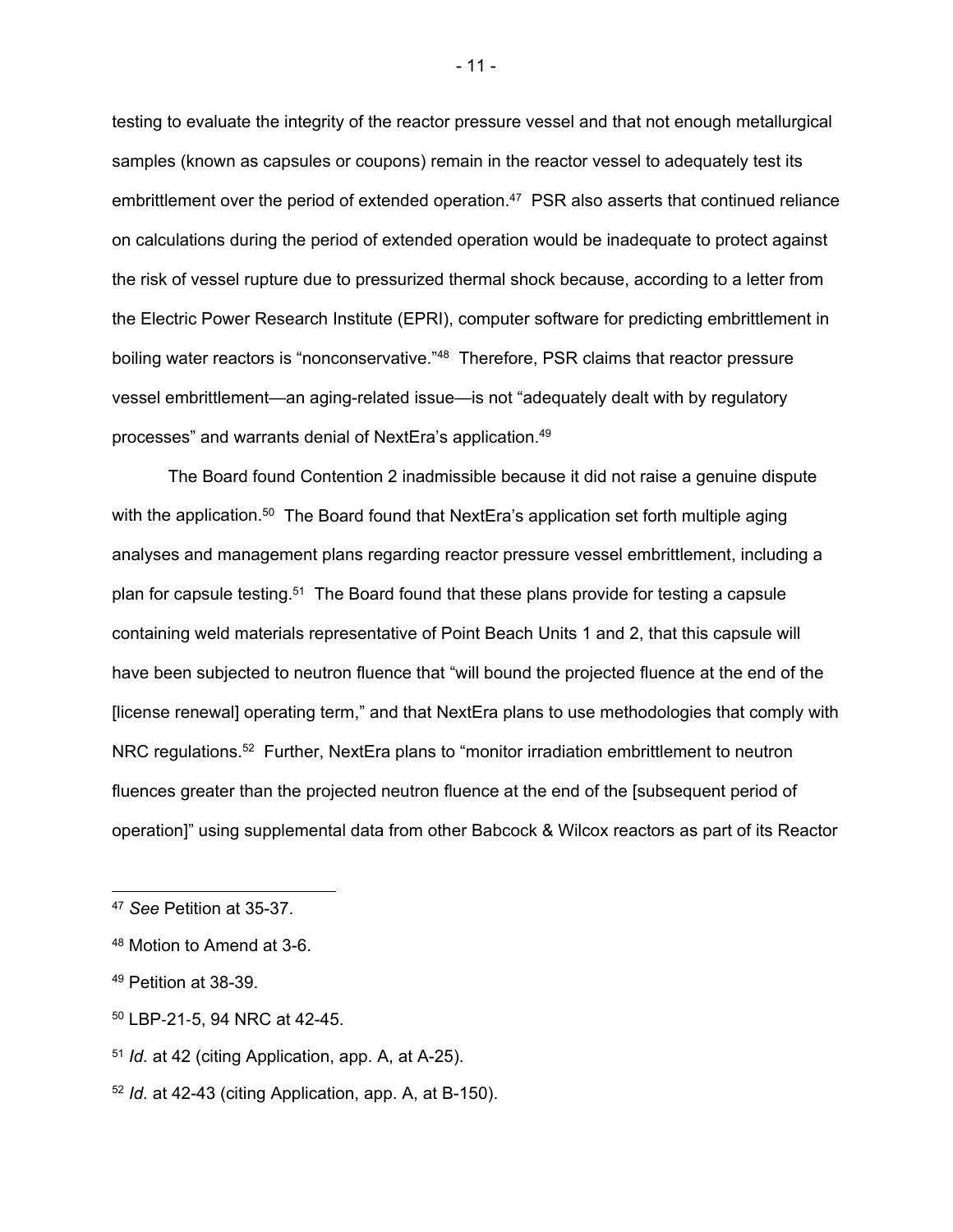Vessel Material Surveillance Aging Management Program.<sup>53</sup> The Board found that PSR had not cited or addressed these parts of the application as required by 10 C.F.R. § 2.309(f)(1)(vi).<sup>54</sup>

 The Board also found that Contention 2 lacked technical support. The Board found that PSR did not support its assertions that NextEra's aging management program improperly relies on administrative controls and "error-prone analytical calculations."55 The Board stated that PSR did not adequately explain how the EPRI letter addressing embrittlement calculations at boiling water reactors is relevant to Point Beach, which is a pressurized water reactor.<sup>56</sup> Therefore, the Board found Contention 2 lacked support and did not demonstrate a genuine dispute with the application as required by 10 C.F.R. § 2.309(f)(1)(v) and (vi).<sup>57</sup>

 The Board also found Contention 2 inadmissible because it challenged NRC regulations and the current licensing basis for Point Beach and thus raised issues outside the scope of the proceeding. Specifically, the Board found that PSR's assertions that Point Beach has for years been in violation of NRC regulations because "the reactor coolant boundary has not been tested" through adequate coupon testing challenged current and past operations, rather than NextEra's application for license renewal.<sup>58</sup> The Board also found PSR's general assertion that NextEra should use coupon testing rather than calculations to demonstrate reactor pressure vessel integrity to be an impermissible collateral attack on NRC regulations regarding neutron embrittlement and pressurized thermal shock, which permit reliance on calculations.<sup>59</sup>

<sup>54</sup> *Id.* at 43-44.

<sup>57</sup> *Id.* at 45.

- 12 -

<sup>53</sup> *Id.* at 43 (citing Application, app. A, at A-26, app. B at B-148 to -149).

<sup>55</sup> *Id.* at 44.

<sup>56</sup> *Id.* at 44-45.

<sup>58</sup> *Id.* at 41-42.

<sup>59</sup> *Id.* at 41, 44; *see* 10 C.F.R. § 50.61.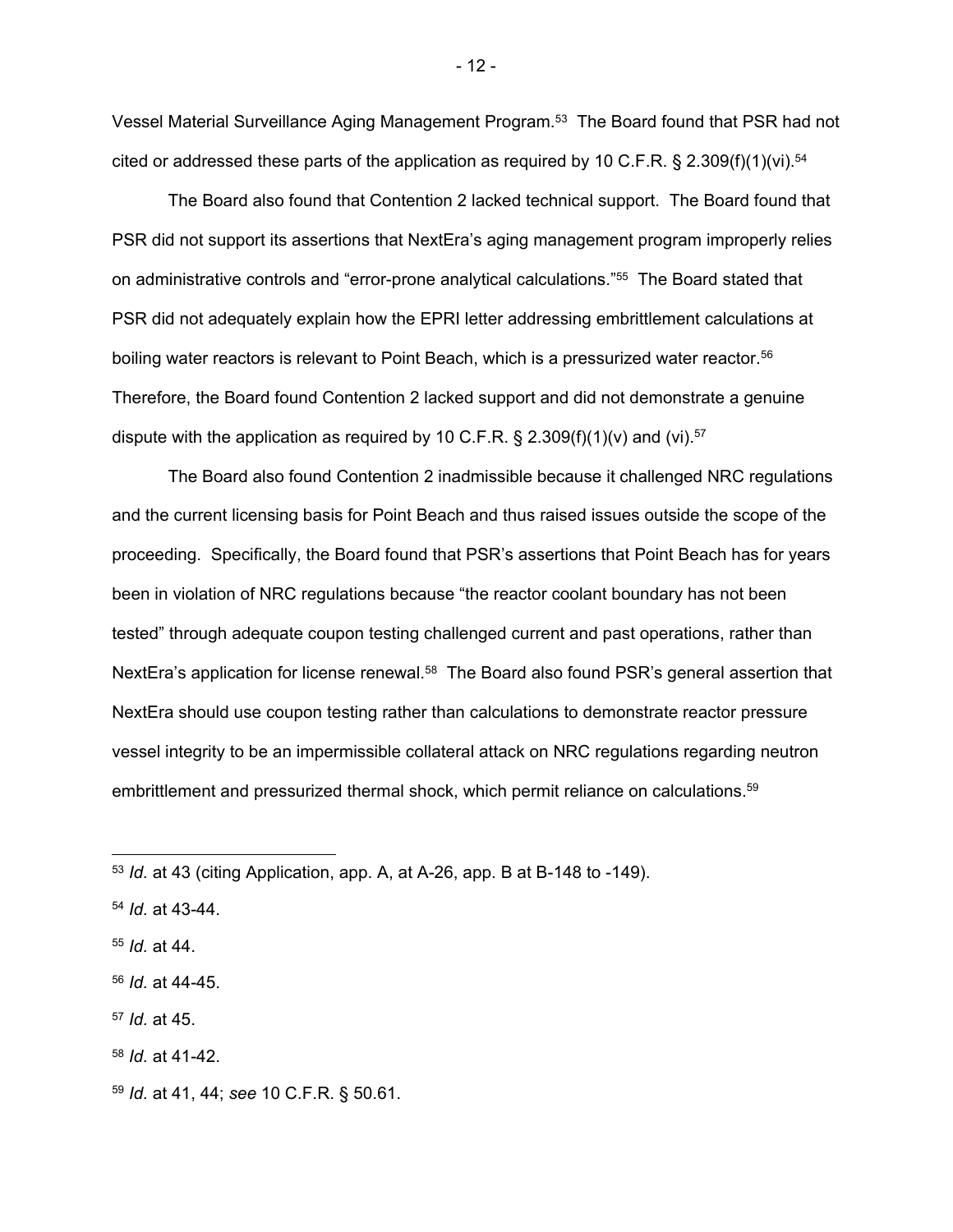On appeal, PSR argues that the Board misconstrued Contention 2 as a challenge to the current licensing basis and misapplied the standards for contention admissibility. PSR argues that the "heart of Contention 2 is that [Point Beach] has inadequate physical samples (metal capsules/coupons from inside the reactor vessels of the two units) to enable metallurgical testing to understand the extent of embrittlement of the vessels and related components in order to assure the reactors will last" through the period of extended operation. $60$  PSR argues that it does not challenge the current licensing basis for Point Beach, but instead, "the basis for the agency's refusal to resort to physical evidence and data on the status of metallurgical embrittlement of the reactor vessel and its components for the 20 year subsequent licensing period beginning in 2030."61 PSR reasserts its position that reliance on calculational methods to determine reactor pressure vessel embrittlement is not an adequate substitute for coupon testing and claims the Board erred by effectively requiring PSR to litigate the merits of this position at the contention admissibility stage.<sup>62</sup>

 We disagree. The Board did not require PSR to litigate the merits of its claim that Point Beach lacks an appropriate aging management strategy for the reactor pressure vessel. Instead, it found that PSR did not provide technical support for its claims regarding coupon testing or specifically dispute NextEra's aging management plans, which describe NextEra's plan to employ coupon testing and other methods to address reactor pressure vessel embrittlement. Moreover, PSR's generalized assertions that calculational methods are error prone and should not substitute for coupon testing not only lacked adequate technical support but challenged NRC regulations governing neutron embrittlement and pressurized thermal shock without seeking a waiver of those regulations.

<sup>60</sup> Appeal at 11.

<sup>61</sup> *Id.* at 16.

<sup>62</sup> *Id.* at 17-18.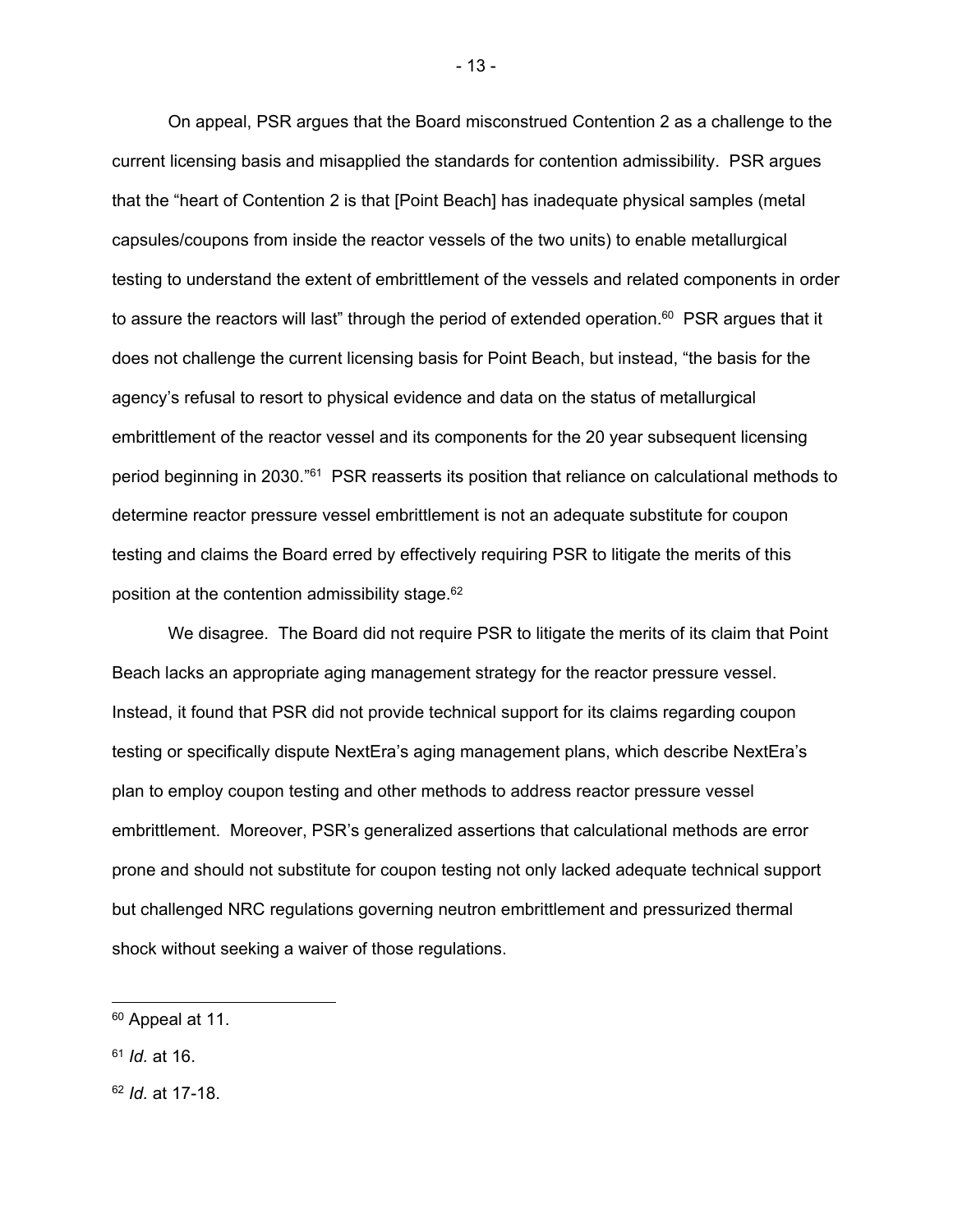We also disagree with PSR that the Board misconstrued Contention 2 by finding that some aspects of the contention challenged the current licensing basis. Contention 2 stated that Point Beach's "continued operation" violates NRC requirements "because the reactor pressure boundary has not been tested," and PSR's expert asserted that "[d]uring the last 50 years of operation" Point Beach "has been violating [General Design Criterion] 14 by not testing coupons."63 These aspects of Contention 2 challenged the basis for current and past operations, not NextEra's plans for managing aging during the period of extended operation, and were thus inadmissible.

 In summary, the Board found that Contention 2 was not adequately supported and did not raise a genuine dispute regarding issues within the scope of this proceeding. On appeal, PSR has shown no error in the Board's decision. We therefore affirm the Board's dismissal of Contention 2.

### *3. Contention 3: Environmental Report Analysis of Solar Power*

 In Contention 3, PSR asserts that NextEra's environmental report failed to adequately evaluate the costs and benefits of replacing the power that would be generated by Point Beach with solar electric power as an alternative to license renewal.<sup>64</sup> PSR claims that a cost-benefit analysis is required because solar generation is technically feasible on a commercial scale and, when coupled with energy storage technology, can provide baseload power.<sup>65</sup> PSR also offers expert declarations that solar generation is preferable to license renewal due to the "harsh economic realities," of nuclear,<sup>66</sup> the "dramatically-changing circumstances in the regional

<sup>63</sup> *See* Petition at 31; *Declaration of Arnold Gunderson* (Mar. 23, 2021), ¶ 7.8.4.

<sup>64</sup> *See* Petition at 41-55.

<sup>65</sup> *See id.* at 45-49; Appeal at 20.

<sup>66</sup> Petition at 53 (citing *Declaration of Mark Cooper, Ph. D.* (Mar. 23, 2021), at 24).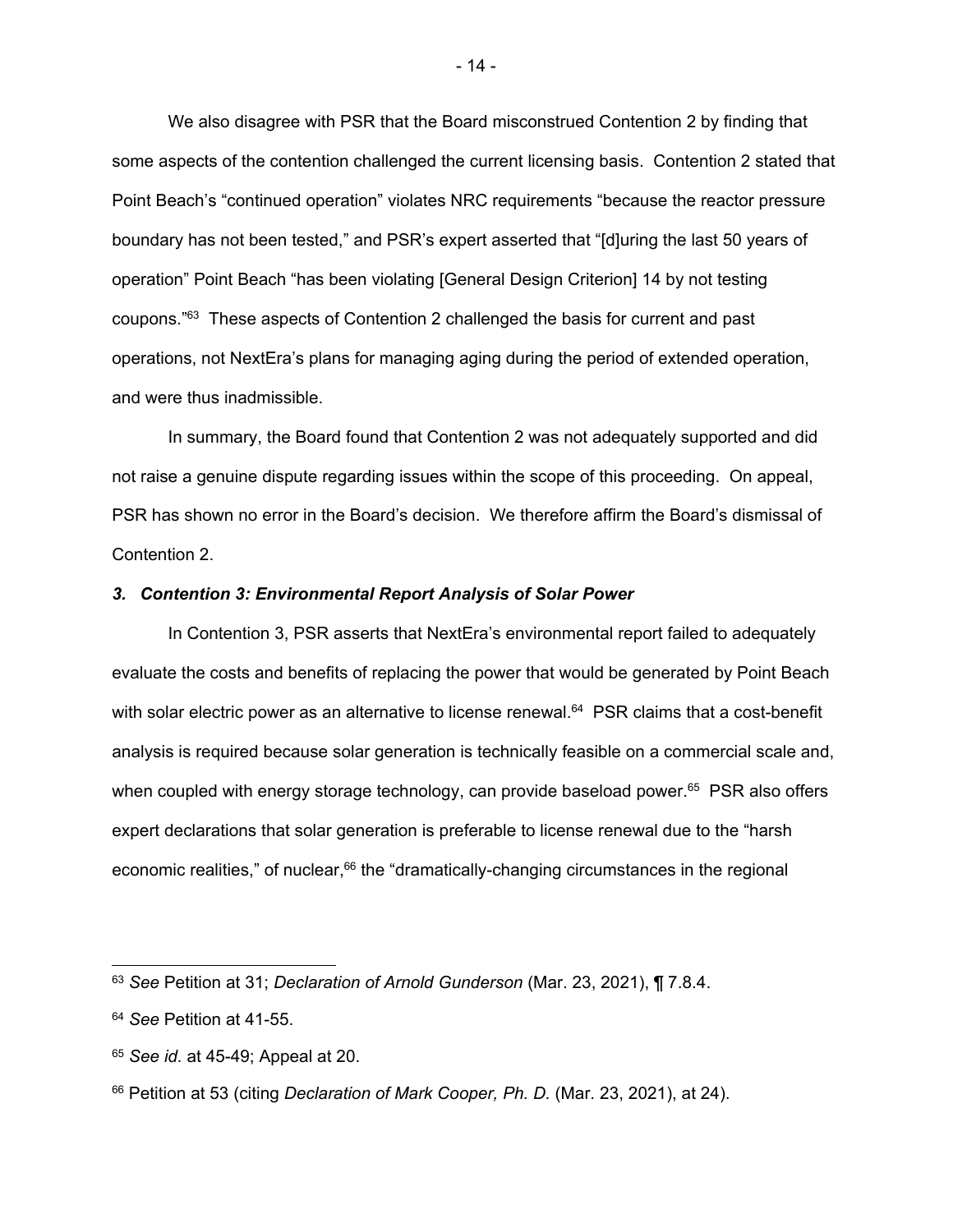energy mix,"67 and the low greenhouse gas emissions and environmental impacts from solar generation.<sup>68</sup> Further, the declining costs and growing deployment of solar generating capacity would, according to PSR, render the generating capacity of Point Beach "superfluous" and thus make license renewal unnecessary.<sup>69</sup>

 As described in CLI-22-3, we have dismissed Contention 3. Once an updated site-specific environmental impact statement is complete, a notice of opportunity for hearing limited to contentions based on new information in the site-specific environmental impact statement—will be issued and will also allow PSR and other interested persons to resubmit their environmental contentions as well as to submit new or amended contentions.

## **III. CONCLUSION**

 For the reasons given above, we *affirm* the Board's determination that Contentions 1 and 2 are inadmissible. We dismissed Contention 3 in our recent order providing generic direction for all subsequent license renewal proceedings pending before the agency.

IT IS SO ORDERED.



Annette L. Vietti-Cook <sup>Date: 2022.03.23</sup> Digitally signed by Annette L. Vietti-Cook 09:54:39 -04'00'

 Annette L. Vietti-Cook Secretary of the Commission

Dated at Rockville, Maryland, this 23rd day of March 2022.

<sup>67</sup> *Declaration of Alvin Compaan, Ph. D.* (Mar. 23, 2021), ¶ 3 (Compaan Decl.).

<sup>69</sup> *Id.* at 48.

<sup>68</sup> Petition at 48-49 (citing Compaan Decl. ¶¶ 35, 37).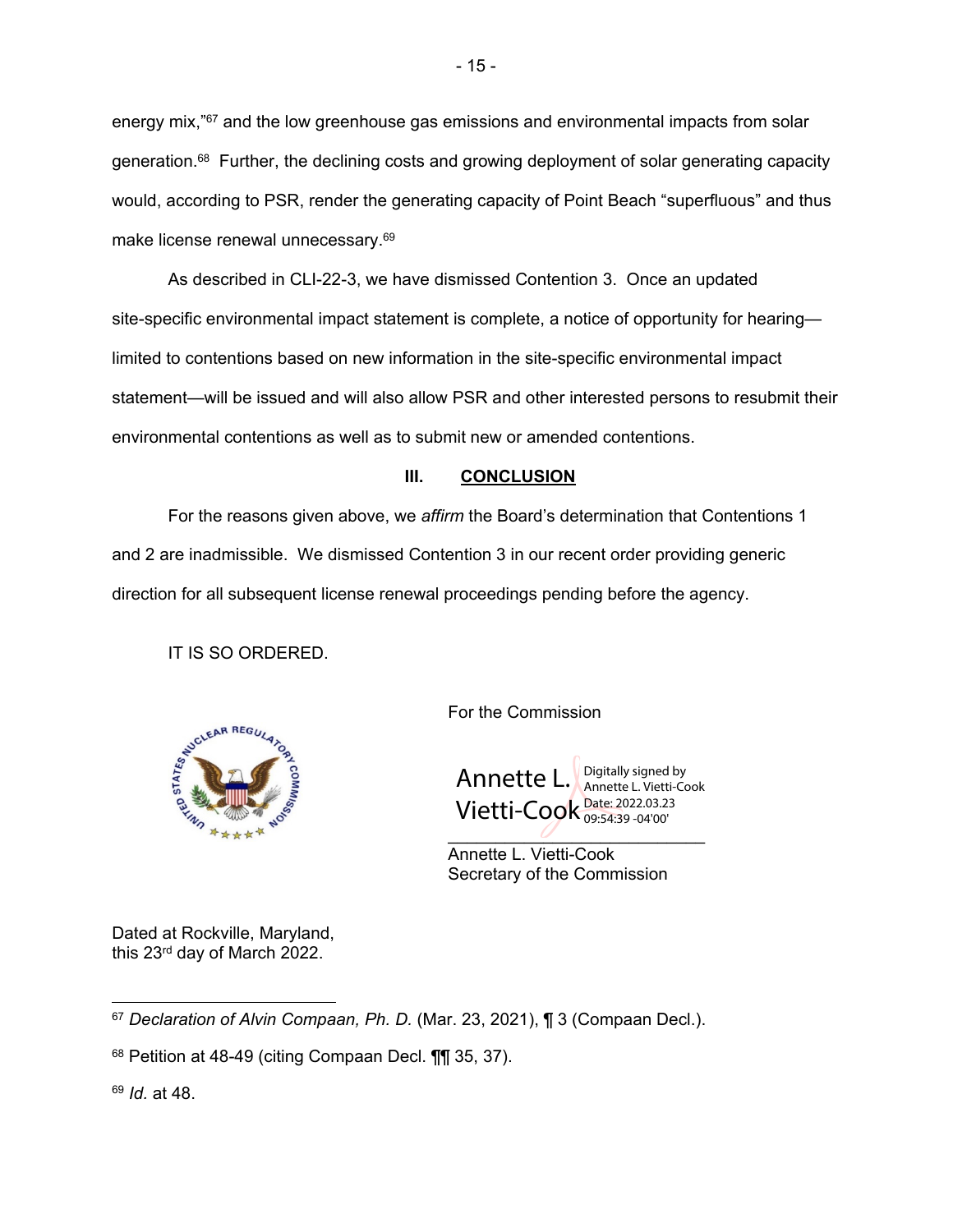## **Additional views of Commissioner Wright**

I approve the decision regarding the Board's dismissal of Contentions 1 and 2. I disagree, however, with the reasoning behind the treatment of Contention 3. The treatment of Contention 3 relates to the majority's reversal of CLI-20-3 and the generic direction dispositioning contentions impacted by that reversal. As described in my partial dissents in *Turkey Point*, CLI-22-2, and *Peach Bottom*, CLI-22-4, I continue to agree with our previous interpretation in CLI-20-3. I view the majority's decision to reverse direction now as arbitrary, inconsistent with the NRC's Principles of Good Regulation, and contrary to the agency's goals of clear communication and transparent decision-making. This reversal, based only on information and arguments previously considered and rejected, undermines the NRC's role as an effective and credible regulator and impedes stakeholder reliance on our statements and positions.

While I disagree with the majority's reversal of CLI-20-3 both procedurally and substantively, I joined my colleagues on the limited issue of the path forward for the staff to update its environmental analysis and regulatory language to comply with the majority's new holding. Therefore, to carry out that direction, I approve the decision with respect to Contention 3.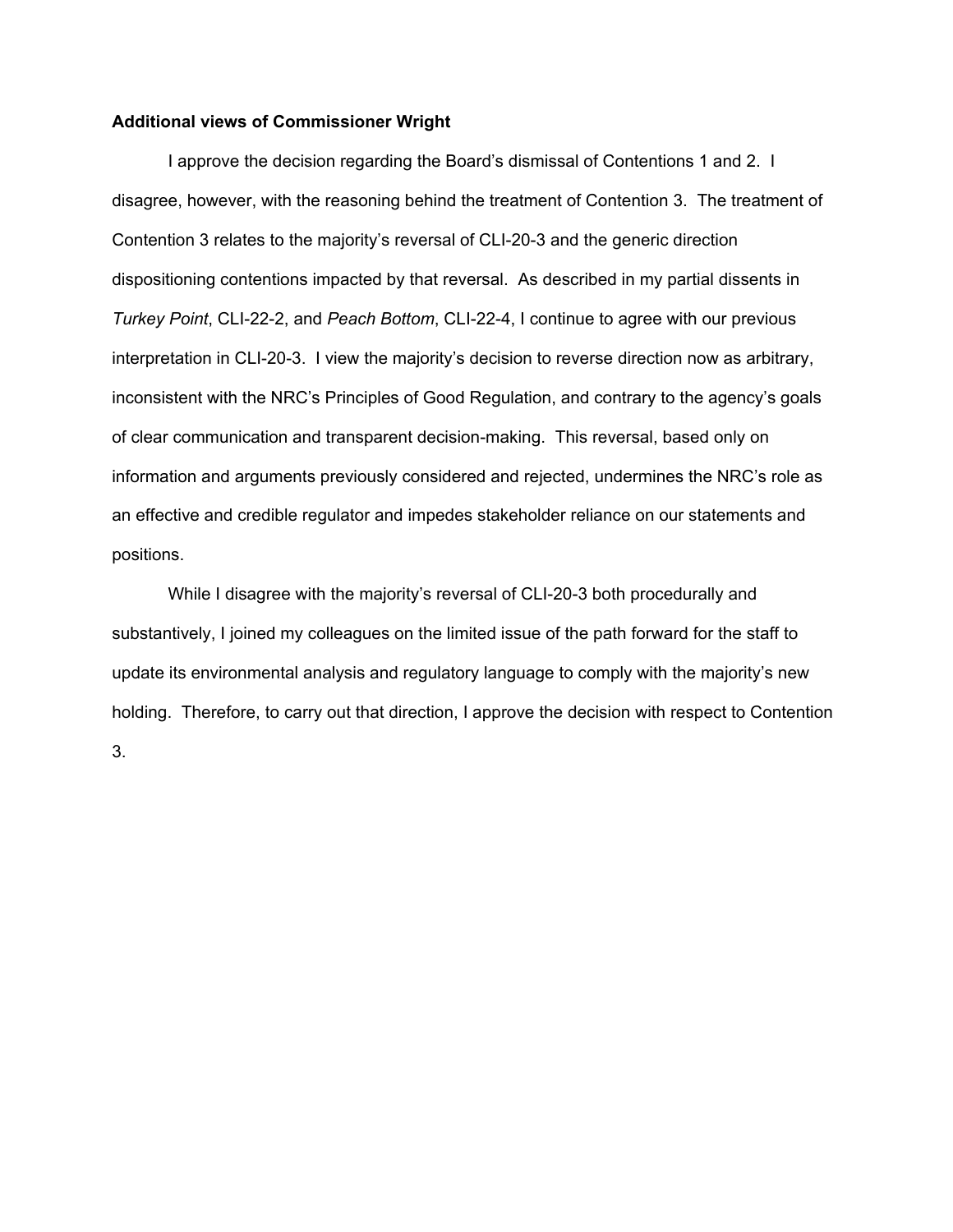# UNITED STATES OF AMERICA NUCLEAR REGULATORY COMMISSION

In the Matter of )

NEXTERA ENERGY POINT BEACH, LLC )

 $)$ 

) and the contract of  $\mathcal{L}$ 

) Docket Nos. 50-266 and 50-301-SLR

(Point Beach Nuclear Plant, Units 1 and 2)

# CERTIFICATE OF SERVICE

I hereby certify that copies of the **COMMISSION MEMORANDUM AND ORDER (CLI-22-05)** have been served upon the following persons by Electronic Information Exchange.

U.S. Nuclear Regulatory Commission Office of Commission Appellate Adjudication Mail Stop: O-16B33 Washington, DC 20555-0001 E-mail: ocaamail@nrc.gov

U.S. Nuclear Regulatory Commission Atomic Safety and Licensing Board Panel Mail Stop: T-3F23 Washington, DC 20555-0001

William J. Froehlich, Chairman Administrative Judge

Nicholas G. Trikouros Administrative Judge

Dr. Gary S. Arnold Administrative Judge

E-mail: william.froehlich@nrc.gov nicholas.trikouros@nrc.gov gary.arnold@nrc.gov

U.S. Nuclear Regulatory Commission Office of the Secretary of the Commission Mail Stop: O-16B33 Washington, DC 20555-0001 E-mail: hearingdocket@nrc.gov

U.S. Nuclear Regulatory Commission Office of the General Counsel Mail Stop - O-14A44 Washington, DC 20555-0001 Tison Campbell, Esq. Travis Jones, Esq. Joseph McManus, Esq. Anita Naber, Esq. David Roth, Esq. Jeremy Wachutka, Esq. Susan Vrahoretis, Esq. Brian Newell, Paralegal Georgiann Hampton, Paralegal E-mail: tison.campbell@nrc.gov travis.jones@nrc.gov david.roth@nrc.gov jeremy.wachutka@nrc.gov susan.vrahoretis@nrc.gov brian.newell@nrc.gov georgiann.hampton@nrc.gov

## NextEra Energy Point Beach, LLC

Steven Hamrick, Esq. Florida Power & Light Company 801 Pennsylvania Ave. NW Suite 220 Washington, DC 20004 Email: steven.hamrick@fpl.com